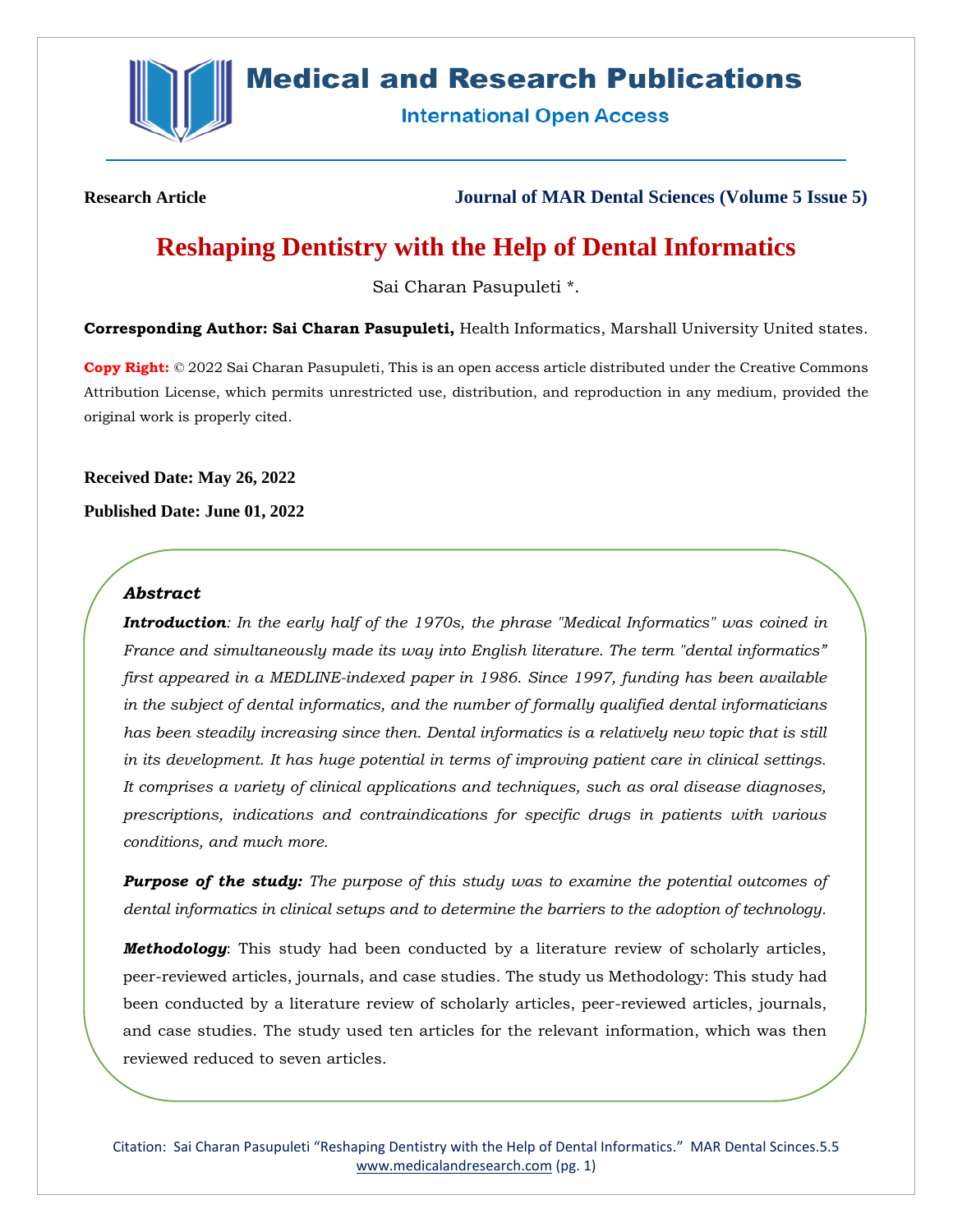**Results**: The results from this study illustrated that the dental informatics would result in increased quality and accessibility to oral care. However, the lack of proper knowledge in oral physicians regarding dental informatics were identified as possible barriers.

**Discussion**: Information retrieval is the art and science of searching for documents, relevant information, and metadata in standalone databases or hypertext networked databases such as the Internet as well as text, sound, and images. When necessary, data is uploaded into an expert laboratory information system, the test results can be automatically interpreted for lung function tests, the PUFF system for liver function tests, the LFT (liver function test) system, and many more. Clinical decision support systems (CDSS) are available to improve the patient's safety and prognosis.

**Conclusion**: Computer technology has already transformed civilization. The pressing question is how much it will change the dental field. Making the idea of putting informatics theories and concepts into practice a reality necessitates a significant amount of effort and resources. Many of the ventures on this path are likely to fail. Only then will we achieve the promise of informatics. Dentistry, on the other hand, should learn as much from its errors as it does from its accomplishments.

**Keywords**: 'Dental informatics' AND 'Digitalization in Dentistry' AND 'e-Health Technologies for Oral Health' AND 'Data Management in Dentistry' AND 'AI in Dentistry'

## **Introduction**

Oral health information systems must be able to track patterns and trends in oral disease throughout time, as well as collect data about them. WHO launched an online oral health database in 1996, with help from the WHO Collaborating Centre for Oral Health at Malmö University in Sweden and the University of Niigata in Japan. We can avoid potentially fatal medical errors, cut expenses, and improve treatment by digitizing health records. As a result, it makes it easier to find essential patient data and aids clinical decision making. Dentists must stay up with such advancements in order to make perfect decisions. It is becoming increasingly difficult for health practitioners to practice modern medicine without the correct mix of information technologies. Dentists must stay up with such advancements in order to make perfect decisions. It is becoming increasingly difficult for health practitioners to practice modern medicine without the correct mix of information technologies. The purpose of this study was to examine the potential impact of the dental informatics in health care and to determine current benefits and barriers for the adoption.

Citation: Sai Charan Pasupuleti "Reshaping Dentistry with the Help of Dental Informatics" MAR Dental Scinces.5.5 [www.medicalandresearch.com](http://www.medicalandresearch.com/) (pg. 2)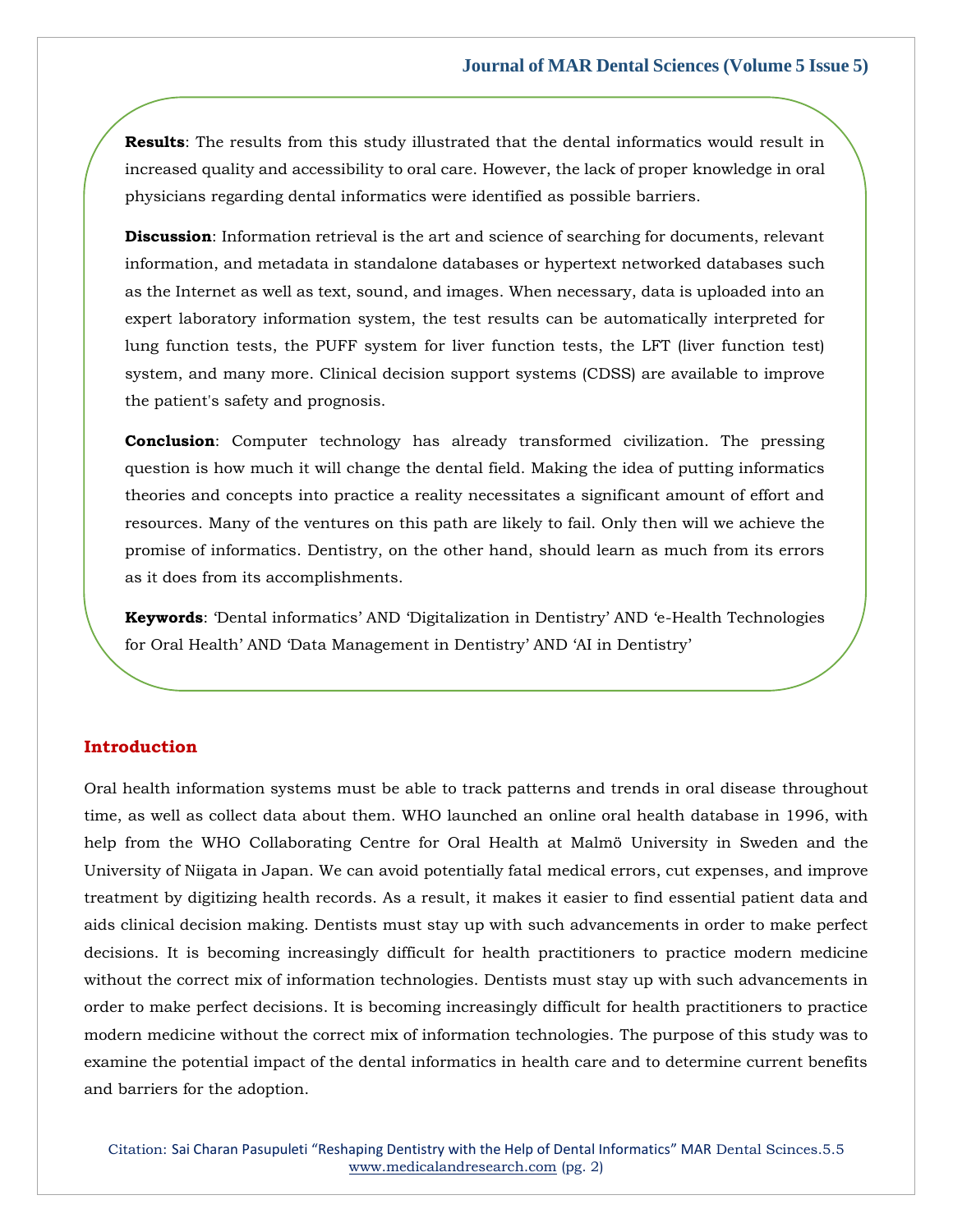### **Methodology**

The primary working hypothesis derived out this research was that the implementation of dental informatics would result in increased quality and accessibility to oral health care to patients throughout the world. However, the lack proper knowledge particularly in oral physicians could be affected negatively.

The methodology used to derive this hypothesis was a literature review of scholarly articles, peerreviewed articles, journals, and case studies. The research study began with the identification of the advantages of dental informatics and possible barriers to the implementation. This systematic review was conducted in a phased manner and included the establishment of an overall strategy, determination of the inclusion and exclusion criteria, and literature and case study classification and analysis.

## **Results**

In the traditional method of record keeping, 11% of laboratory tests are repeated due to misplaced results, 30% of treatment orders are not documented, paperwork consumes 35 percent of physicians' and nurses' time, approximately 20-30% of national healthcare expenditures are spent on administrative paperwork, and approximately 50% of paper-based medical records go missing or contain incomplete data. According to a survey of American dentists, barely 25 to 30 percent of dentists use chair-side computers, even though nearly all dentists have computers in their offices. In their offices, almost 90% of dentists have computers. Only a small percentage of those who use computers at the chairside do so to their full capacity, such as by creating and keeping paperless patient charts or evaluating clinical and therapeutic patient outcomes.

DESCRIBES, COMPARE2, and PAIRS etc. are programs designed for use in descriptive epidemiology in health care practice and research. "SOFPRO" is an automated tool for collecting, organizing, retrieving, managing, and analysing OSF patient data. It can be useful tool for educating or quickly testing new concepts that are being evaluated for more in-depth clinical study on OSF. Large international epidemiological research on OSF can be made possible by making this application available on the internet.

The front-end use of health data in clinical decision making includes the use of supportive diagnostic tools for patient-centered treatment planning, as well as back-end algorithms that analyze the standardized acquired data to guide population-based research initiatives. The ability to deliver valuebased dental care and take advantage of AI's enormous potential requires the interoperability of health data with readily available digital health technology.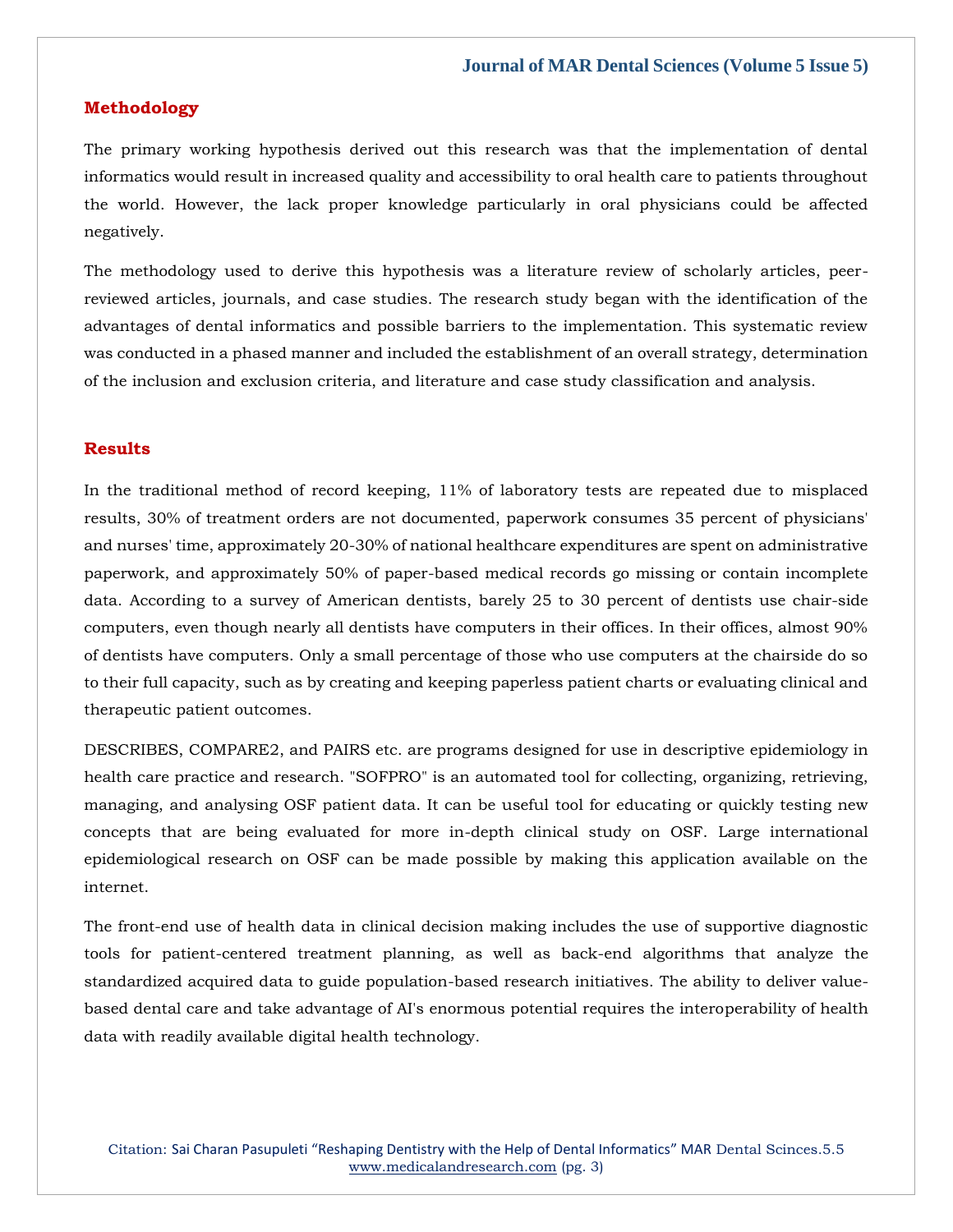#### **Journal of MAR Dental Sciences (Volume 5 Issue 5)**

Dental informatics is a new area with a lot of obstacles to overcome. The hypothetical patient-care situation, as well as the specific informatics-related applications, highlight the major issues that dental informatics faces today. We can begin to create solutions to these difficulties if we can agree on a set of challenges facing the field.

## **Discussion**

Data science can help healthcare systems process, manage, analyze, and integrate massive amounts of fragmented, structured, and unstructured data. To obtain true findings, this data requires effective management and analysis. The clinical case records store the incidence and outcome of disease in a person's body as a hereditary in the family, and the physicians plays an integral role in this scenario. With the introduction of electronic systems and their capacity, digitizing medical exams, dental records, health records, and investigations is a common procedure today. In 2003, the Institute of Medicine, a division in the National Academies of Sciences and Engineering coined the term "Electronic Health Records" for representing an electronic platform that saves the records of the patients. Electronic health records (EHRs) are computer-assisted medical records of patients' physical and mental health, as well as important reports, that are kept in an electronic system and used to record, send, receive, store, retrieve, and connect health personnel and patients with medical services.

Data Science can provide real-time predictive analytics that can be utilized to get insights into a range of disease processes and provide patient-centric treatment. It will aid in the enhancement of researchers' abilities in the fields of science, epidemiological studies, tailored medicine, and soon. Predictive accuracy, on the other hand, is strongly reliant on effective data integration from several sources in order to be generalized. By combining biomedical and health data, modern health organizations can change medical care and individualized medicine. By creating new avenues in comprehensive medical care, data science can efficiently handle, analyze, and understand huge data.

Dental informatics abilities numerous starting with bring together a large group of DI researchers from around the world in one united platform, allowing them to develop a shared goal and work cooperatively. Communities of Practice, such as the DIOC, are becoming increasingly important in emerging disciplines because they enable the construction of expert-based knowledge networks, which accelerates the discipline's growth and development.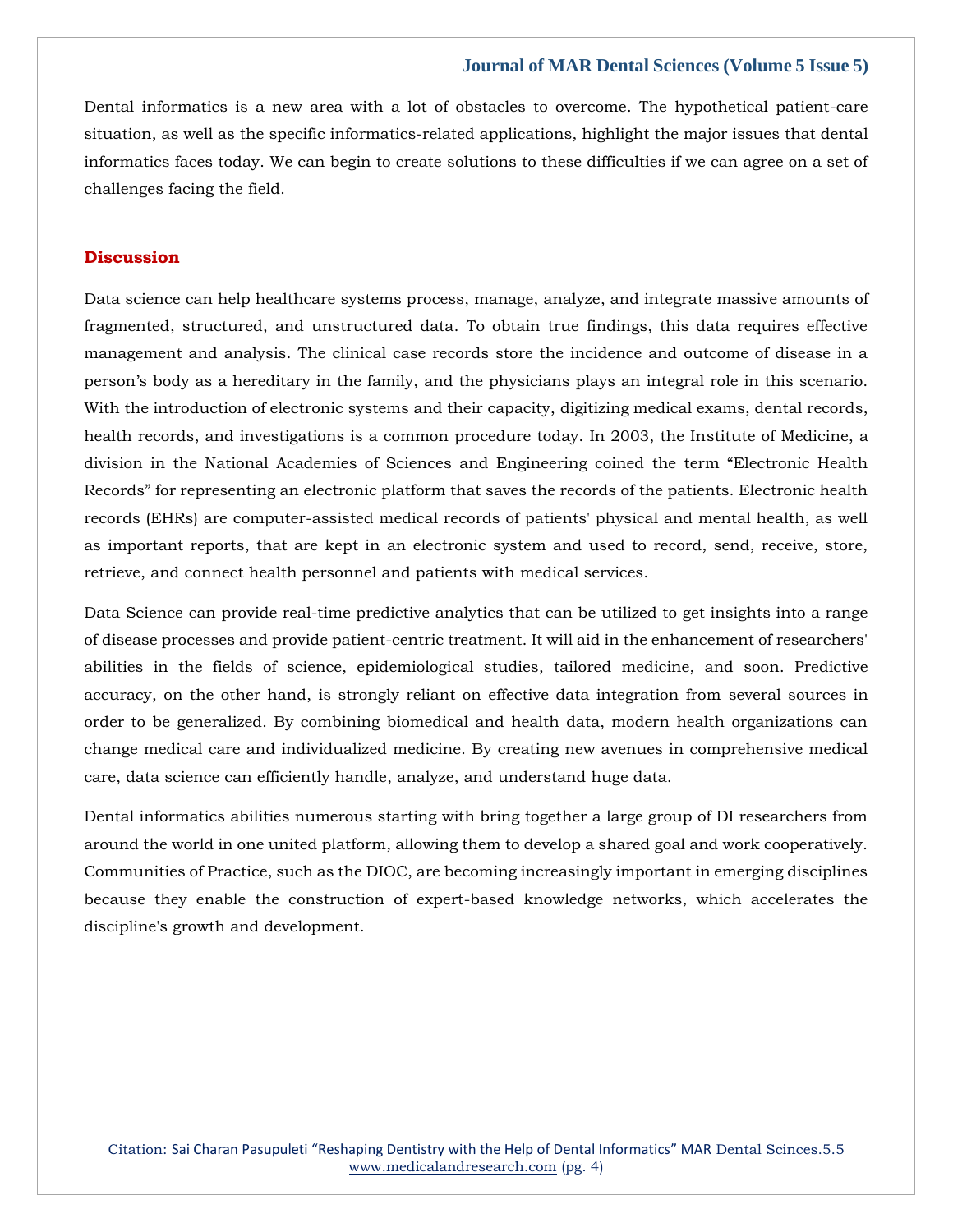#### **Conclusion**

The most utilized applications were digital radiography/analysis and dental office administrative management. Web-based learning tools, computer-based evaluations, and virtual technology for teaching clinical skills were all used in Saudi dental education. Saudi Arabia has yet to reach patient education software, electronic dental/oral health records, and the potential of dental research output from electronic databases. Electronic dental records can be mined to report on the prevalence of noncommunicable medical problems among patients getting dental care, in addition to their vital use in dental education and patient management. The utility of EDR for disease surveillance and research applications will be greatly enhanced if the information entered is complete and accurate.

SOFPRO was found to be a user-friendly automated tool for easy data collection, retrieval, management and analysis of OSF patients. AI has the potential to change healthcare and, with it, dentistry AI could help fix the flaws in traditional dental care that have been widely criticized. Dentistry, and specifically dental research, has a role to play in ensuring that AI improves dental treatment while lowering costs, benefiting patients, providers, and society. Dentists have a range of oral cancer information needs at the point of service. Developers of dental technology orclinical decision support systems should think about incorporating high-quality, up to date clinical data into comprehensive and easily accessible EDRs in the future, as well as supporting dentists' resource usage patterns revealed in the study.

With the advancement of technology in dentistry, it is now possible to complete a full digital case and properly address issues such as vertical dimension loss. More clinical investigations are needed, however, to acquire consistent outcomes when comparing the digital workflow to the traditional procedure in cases of loss of vertical dimension. Data Science can provide real-time predictive analytics that can be utilized to get insights into a range of disease processes and provide patient-centric treatment. It will aid in the enhancement of researchers' abilities in thefields of science, epidemiological studies, tailored medicine, and so on. Predictive accuracy, on the other hand, is strongly reliant on effective data integration from several sources in order to be generalized. By combining biomedical and health data, modern health organizations can change medical care and individualized medicine.

By forging new avenues in comprehensive medical care, data science can efficiently handle, analyze, and understand huge data.

Health service research, epidemiological studies, and skill mix research all benefit from electronic dental records. To guarantee that the data provided is accurate, valid, and generalizable, researchers should collaborate closely with doctors, managers, and software developers. Researchers must use severe validation and data cleaning procedures after data extraction to ensure that the extracted electronic data is accurate.